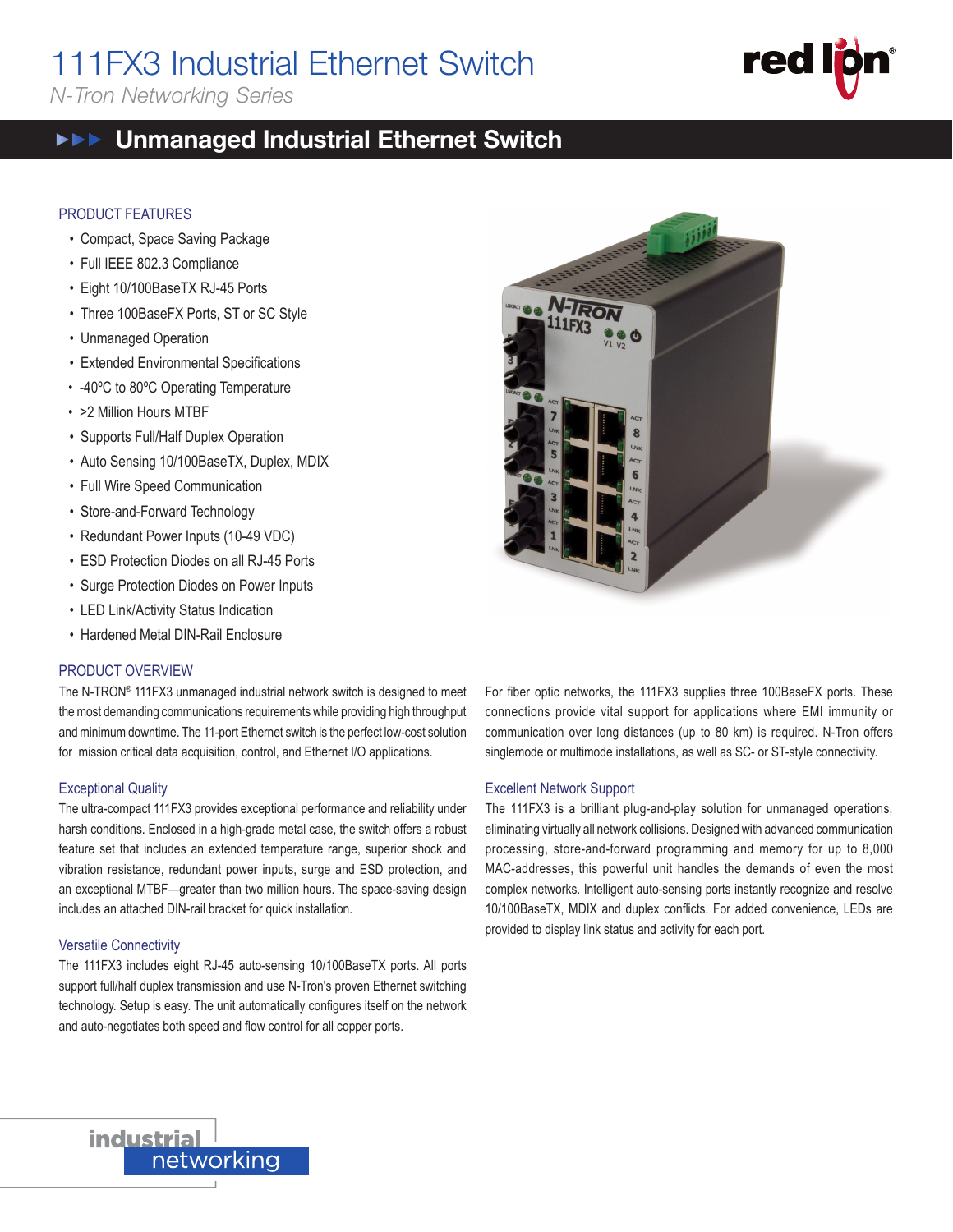# **Specifications**

# Switch Properties

| Number of MAC Addresses: | 8000              |
|--------------------------|-------------------|
| Latency Typical:         | $2.6$ us          |
| Switching Method:        | Store-and-Forward |

## Case Dimensions

Height: 4.3" (10.8 cm)<br>Width: 2.4" (6.1 cm) Width: 2.4" (6.1 cm) Depth: 4.6" (11.5 cm) Weight (max): 1.4 lbs (0.64 kg) DIN-Rail Mount: 35mm

#### **Electrical**

Input Current (max): 410mA max.@24 VDC BTU/hr: 33.6@24 VDC

Redundant Input Voltage: 10-49 VDC (Regulated) N-Tron Power Supply: NTPS-24-1.3 (1.3A@24V)

#### **Environmental**

Operating Temperature: Storage Temperature: Operating Altitude: 0 to 10,000 ft.

C to 80 $\mathrm{^{\circ}C}$ C to 85 $\mathrm{^{\circ}C}$ Operating Humidity: 5% to 95% (Non Condensing)

#### Shock and Vibration (bulkhead mounted)

Shock: 200g @ 10ms

Vibration/Seismic: 50g, 5-200Hz, Triaxial

Reliability<br>MTBF:

>2 Million Hours

# Network Media 10BaseT: ≥Cat3 Cable

100BaseTX: ≥Cat5 Cable

Connectors<br>10/100BaseTX

Eight (8) RJ-45 Copper Ports 100BaseFX: Three (3) SC or ST Fiber Duplex Ports

# Recommended Wiring Clearance

| Front: |  |
|--------|--|
| Side:  |  |

4" (10.16 cm)<br>1" (2.54 cm)  $(2.54 \text{ cm})$ 

### Fiber Transceiver Characteristics

| <b>Fiber Length</b>       | $2km*$       | $15km**$ | $40km**$ | $80 km**$ |
|---------------------------|--------------|----------|----------|-----------|
| <b>TX Power Min</b>       | $-19$ d $Bm$ | -15dBm   | -5dBm    | -5dBm     |
| <b>RX Sensitivity Max</b> | $-31dBm$     | $-31dBm$ | $-34dBm$ | $-34dBm$  |
| Wavelength                | 1310nm       | 1310nm   | 1310nm   | 1550nm    |

\* Multimode Fiber Optic Cable \*\* Singlemode Fiber Optic Cable

### Regulatory Approvals

- FCC: Title 47, Part 15, Subpart B, Class A; ANSI C63.4; ICES-003
- UL /cUL: Class I, Div 2, Groups A, B, C, D and T4
- CE: IEC 61000-4-2/3/4/5/6/8/11, EN 61000-6-2/4
- Other: ABS Type Approval for Shipboard Applications; GOST-R certified; RoHS compliant

Further information regarding this product's regulatory conformity can be found on the N-Tron website at www.n-tron.com/regulator